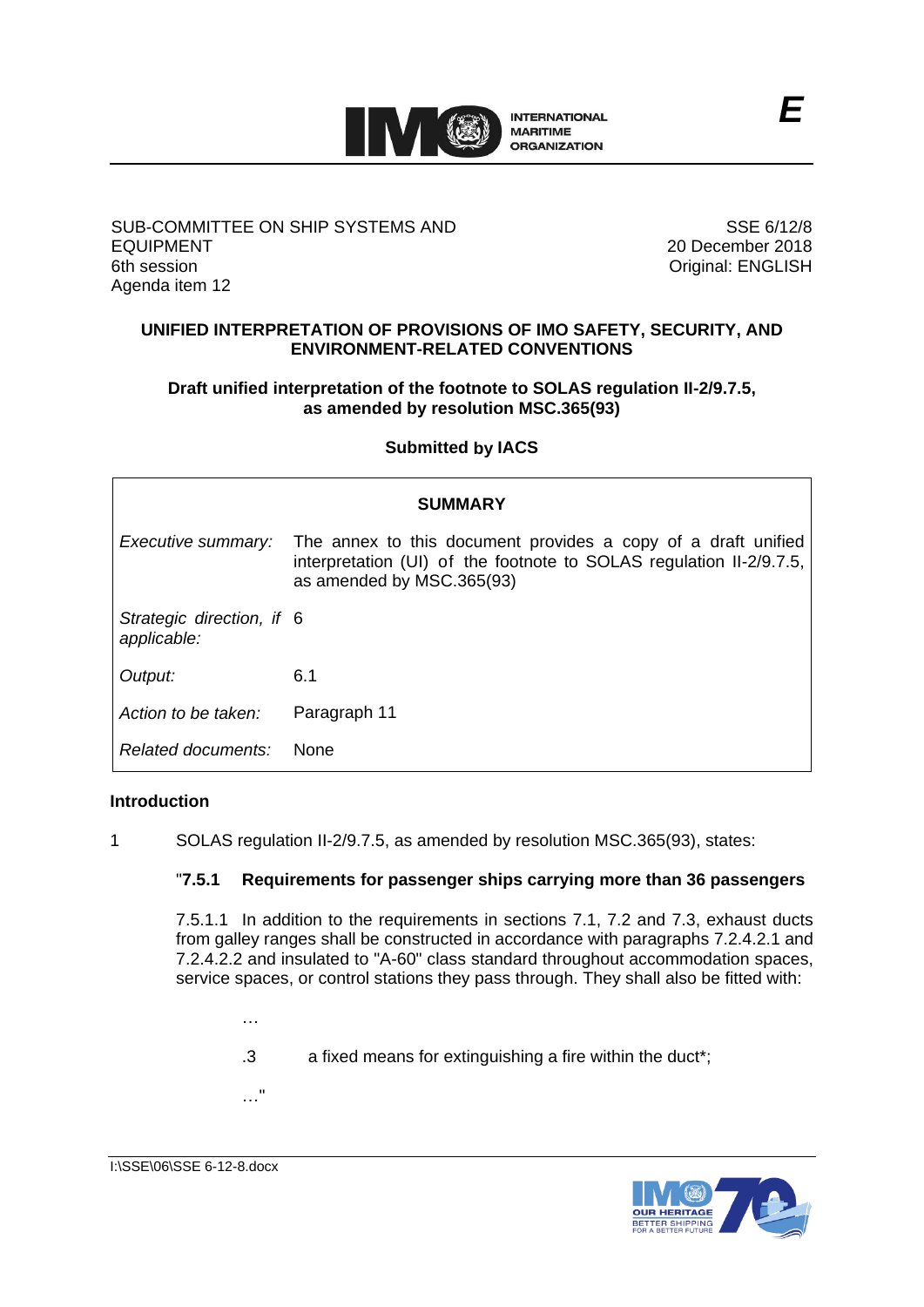### "**7.5.2 Requirements for cargo ships and passenger ships carrying not more than 36 passengers**

When passing through accommodation spaces or spaces containing combustible materials, the exhaust ducts from galley ranges shall be constructed in accordance with paragraphs 7.2.4.1.1 and 7.2.4.1.2. Each exhaust duct shall be fitted with:

…

\_\_\_\_\_\_\_\_\_\_\_

- .4 fixed means for extinguishing a fire within the duct\*"
- Refer to the recommendations published by the International Organization for Standardization, in particular publication ISO 15371:2009, Ships and marine technology – Fire-extinguishing systems for protection of galley cooking equipment.

2 In ISO 15371:2009 "Ships and marine technology – Fire-extinguishing systems for protection of galley cooking equipment", it is stated, inter alia:

# "**1 Scope**

This International Standard applies to the design, testing, and operation of pre-engineered fire extinguishing systems to protect the galley hoods, ducts, fryers and other grease-laden appliances.

…

**2.29** A pre-engineered system is a system tested in accordance with the limitations prescribed by the manufacturer for the maximum and minimum pipe lengths, accessories, number of fittings, number and types of nozzles, nozzle placement, types of fire risk and the maximum dimensions, volumes and areas of the appliances, hoods and ducts to be protected."

## **Discussion**

3 The use of carbon dioxide fire-extinguishing systems for the protection of enclosed spaces is foreseen by SOLAS chapter II-2 and the FSS Code for the following spaces:

- .1 cargo spaces (SOLAS regulations II-2/10.7.1 and II-2/10.7.2);
- .2 machinery spaces (SOLAS regulation II-2/10.4.1.1 and the FSS Code, chapter 5);
- .3 cargo pump rooms in tankers (SOLAS regulation II-2/10.9.1.1); and
- .4 stores containing flammable liquids (SOLAS regulation II-2/10.6.3.1.1).

4 However, carbon dioxide has been, and still is, among the most common fire-extinguishing medium used to protect the exhaust ducts of galley ranges.

5 According to the requirements listed in paragraph 3 above, SOLAS or the FSS Code prescribe a minimum required quantity of  $CO<sub>2</sub>$  to protect spaces. However, no specific requirements are given for a minimum quantity required for the protection of galley exhaust ducts.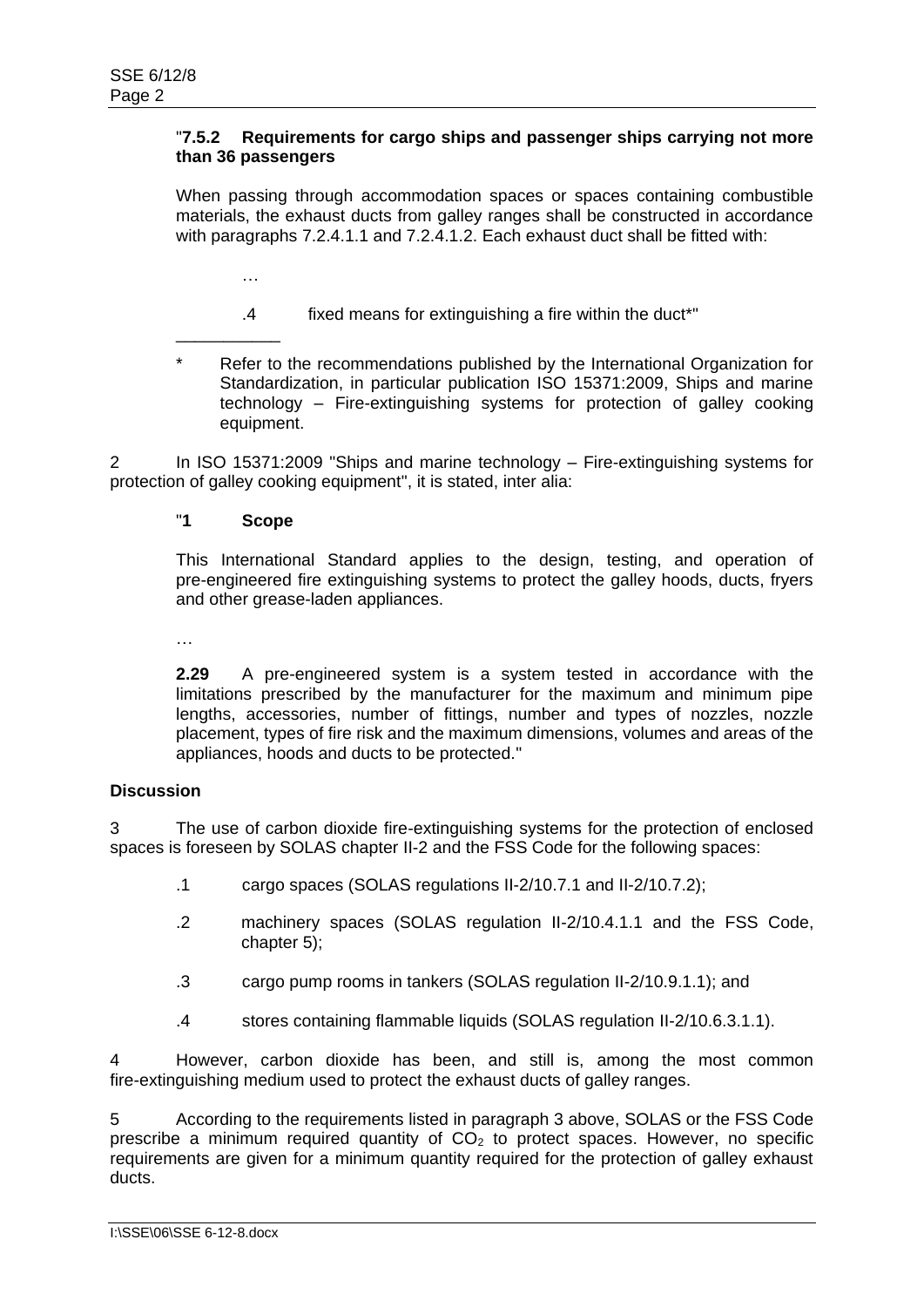6 Additionally, the ISO standard referenced in the footnote to SOLAS regulation II-2/9.7.5 is only applicable to pre-engineered systems. However,  $CO<sub>2</sub>$  systems are not pre-engineered, as defined by the standard.

7 In considering the footnote to SOLAS regulation II-2/9.7.5, IACS understands that ISO 15371 is given as an example of a suitable performance standard for the galley duct fixed fire-extinguishing system. Other applicable standards may be used, too.

8 IACS members discussed whether the footnote prohibited CO<sub>2</sub> systems from being used as a fixed means of extinguishing a fire within galley range exhaust ducts and concluded that the footnote did not prohibit the use of  $CO<sub>2</sub>$  systems from being used in such situations. IACS also concluded that the  $CO<sub>2</sub>$  system did not have to be approved to ISO 15371, as this standard was only applicable to pre-engineered systems, which  $CO<sub>2</sub>$  systems were not.

9 IACS considers that an appropriate requirement for the quantity of  $CO<sub>2</sub>$  to be provided for fixed fire-extinguishing systems protecting galley cooking equipment is contained in SOLAS regulation II-2/10.6.3.1.1 regarding stores containing flammable liquids.

10 Based on the discussion in paragraphs 3 to 9 above, IACS has developed a draft UI, a copy of which is provided in the annex to this document. The intent of this draft UI is to clarify that the footnote to SOLAS regulation II-2/9.7.5 does not prohibit the use of fixed  $CO<sub>2</sub>$ fire-extinguishing systems that have not been designed or tested to ISO 15371.

# **Action requested of the Sub-Committee**

11 The Sub-Committee is invited to consider the foregoing and the draft UI, as set out in the annex and decide, as appropriate.

\*\*\*